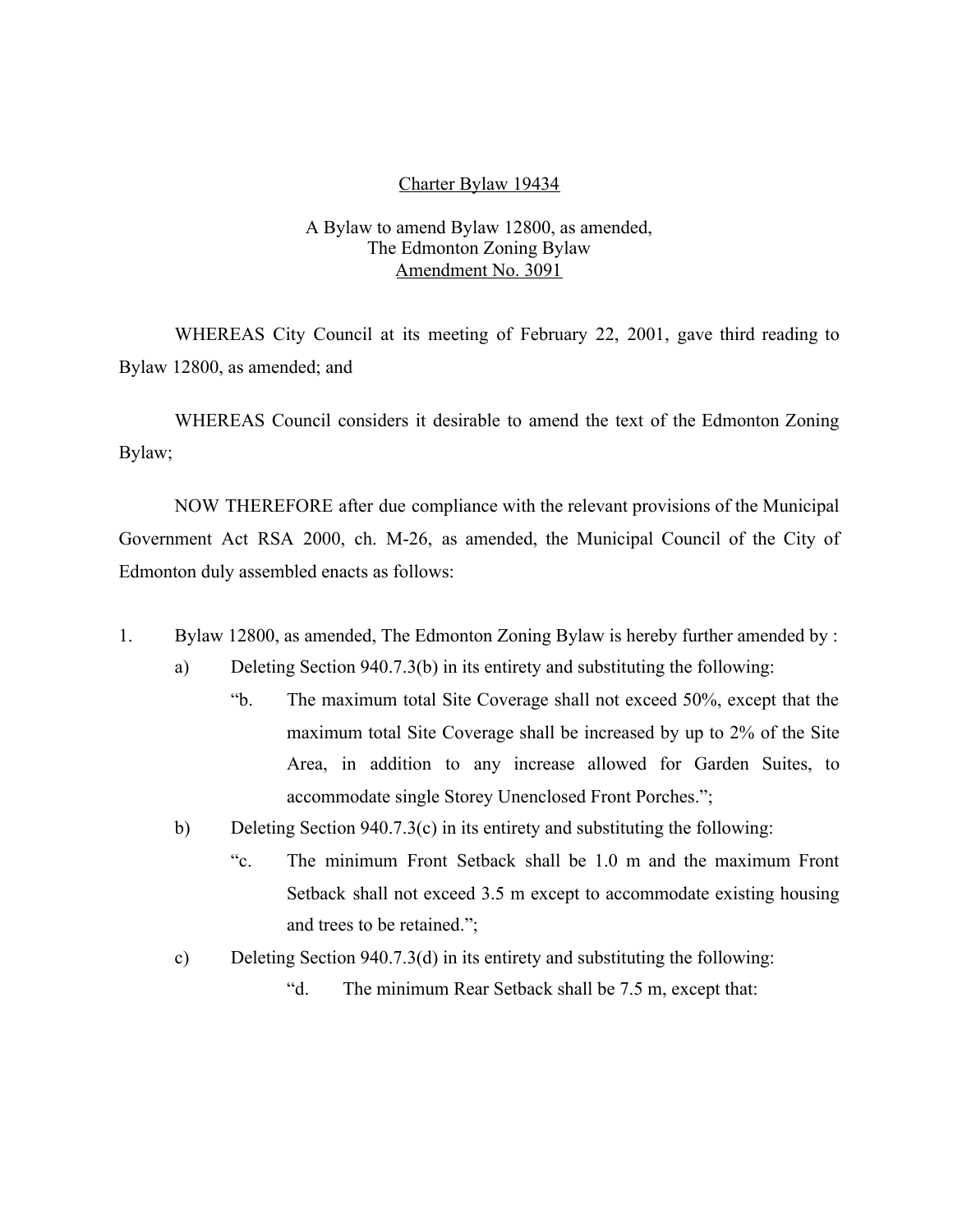- i. in the case of a corner lot it shall be  $4.5 \text{ m}$ ;
- ii. it may be reduced to 5.5 m where a rear attached garage forms a part of the development; and
- iii. individual buildings that are 7.5 m or less in Height, may have a minimum Rear Setback of 1.2 m.";
- d) Deleting Section  $940.7.3(g)$  in its entirety and substituting the following:
	- "g. Single Detached Housing and Semi-detached Housing in this Zone shall be developed in accordance with the provisions of the GLG Zone.";
- e) Deleting Section 940.8.3(b) in its entirety and substituting the following:
	- "b. The minimum Front Setback shall be 3.0 m, except it shall be 1.0 m for Dwellings with direct access to ground level or development with commercial uses on the main floor."
- f) Deleting Section 940.9.1 in its entirety and substituting the following:

"To provide for street oriented low density housing with opportunities for Garden Suites, Secondary Suites and Multi-unit Housing under certain conditions, in accordance with the design objectives in the Griesbach Neighbourhood Area Structure Plan";

- g) Deleting Section 940.9.3(c) and renumbering subsequent sections accordingly;
- h) Deleting newly renumbered Section 940.9.3(f) in its entirety and substituting the following:
	- "f. Multi-unit Housing, limited to four Dwellings per structure";
- i) Deleting Section 940.9.5(a) in its entirety and substituting the following:
	- "a. The Minimum Site Area shall be in accordance with Table 940.9.5(a) for all Uses described in Table 940.9.5(a):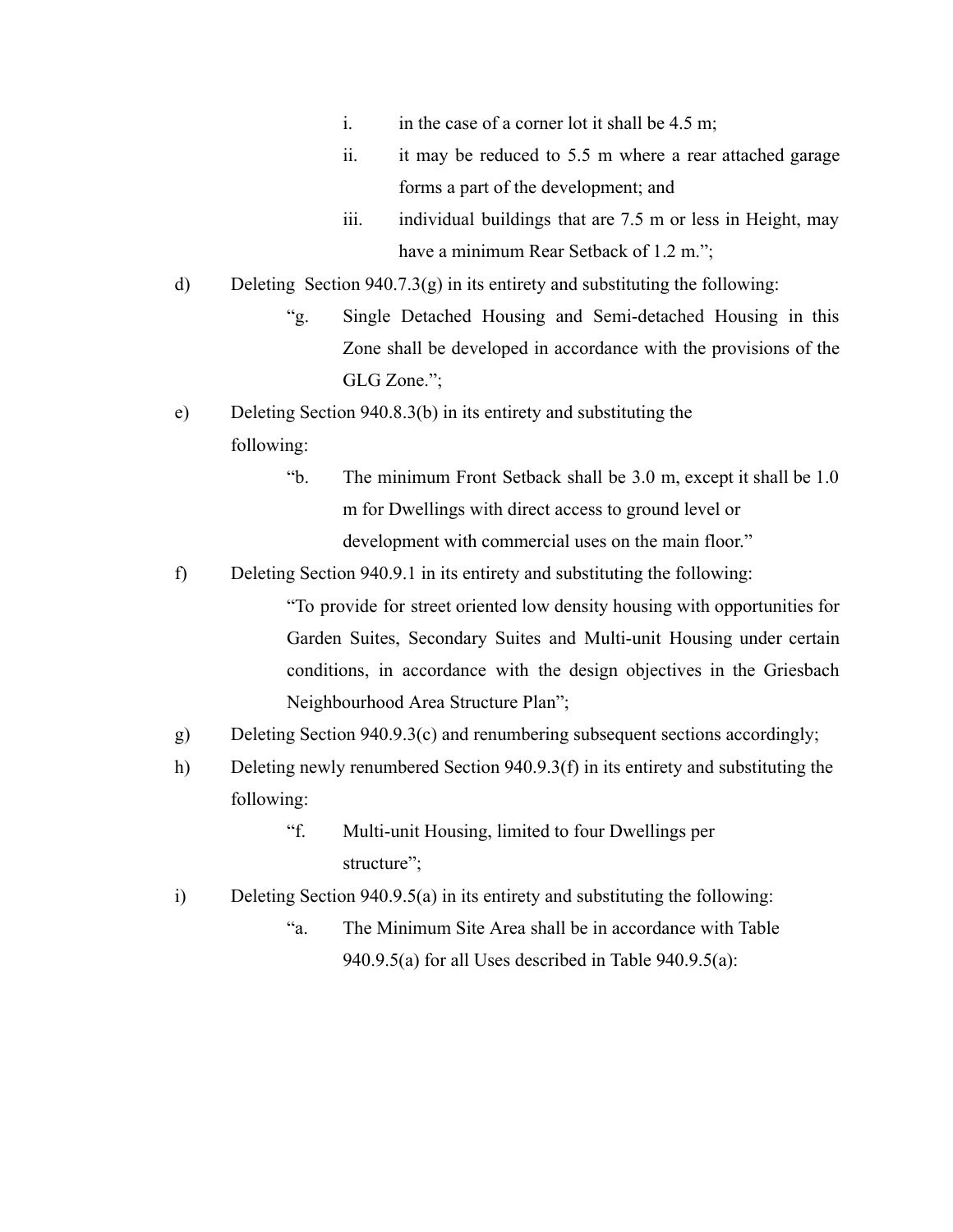| Table 940.9.5(a) - Minimum Site Area |                                                   |                                               |  |
|--------------------------------------|---------------------------------------------------|-----------------------------------------------|--|
|                                      | Primary vehicular<br>access is not from<br>a Lane | Primary<br>vehicular access<br>is from a Lane |  |
| <b>Single Detached Housing</b>       | $243 \text{ m}^2$                                 | $202 \text{ m}^2$                             |  |
| Duplex Housing                       | $189 \text{ m}^2$                                 | $180 \text{ m}^2$                             |  |
| Semi-detached Housing                | $202 \text{ m}^2$                                 | $180 \text{ m}^2$                             |  |
| Multi-unit Housing                   | $135 \text{ m}^2$                                 | $135 \text{ m}^2$                             |  |

j) Deleting Section 940.9.5(b) in its entirety and substituting the following:

"b. The Minimum Site Width shall be in accordance with Table 940.9.5(b) for all Uses described in Table 940.9.5(b):

| Table 940.9.5(b) - Minimum Site Width (per Dwelling) |                                                   |                                               |  |
|------------------------------------------------------|---------------------------------------------------|-----------------------------------------------|--|
|                                                      | Primary vehicular<br>access is not from<br>a Lane | Primary<br>vehicular access<br>is from a Lane |  |
| Single Detached Housing                              | 9.0 <sub>m</sub>                                  | $7.5 \text{ m}$                               |  |
| Duplex Housing                                       | 7.0 <sub>m</sub>                                  | 6.7 <sub>m</sub>                              |  |
| Semi-detached Housing                                | $7.5 \text{ m}$                                   | 6.7 <sub>m</sub>                              |  |
| Multi-unit Housing                                   | 5.0 <sub>m</sub>                                  | 5.0 <sub>m</sub>                              |  |

k) Deleting in Section 940.9.5(c) "Row Housing Dwellings" and replacing it with Multi-unit Housing Dwelling units";

l) Deleting Section 940.9.5(e) in its entirety and substituting the following:

- "e. The maximum total Site Coverage shall be 50%.
	- i. "Notwithstanding 5(e) above, the maximum Site Coverage may be increased by up to 2% of the Site Area, in addition to any increase allowed under Section 87, to accommodate Single Storey Unenclosed Front Porches.";
- m) Deleting 940.9.5(f) in its entirety and substituting the following:
	- "f. The minimum Front Setback shall be 3.0 m, except it shall be 1.0 m for Multi-unit Housing.";
- n) Deleting Section 940.9.5(g) in its entirety and substituting the following:
	- "g. The minimum Rear Setback shall be 7.5 m, except that: